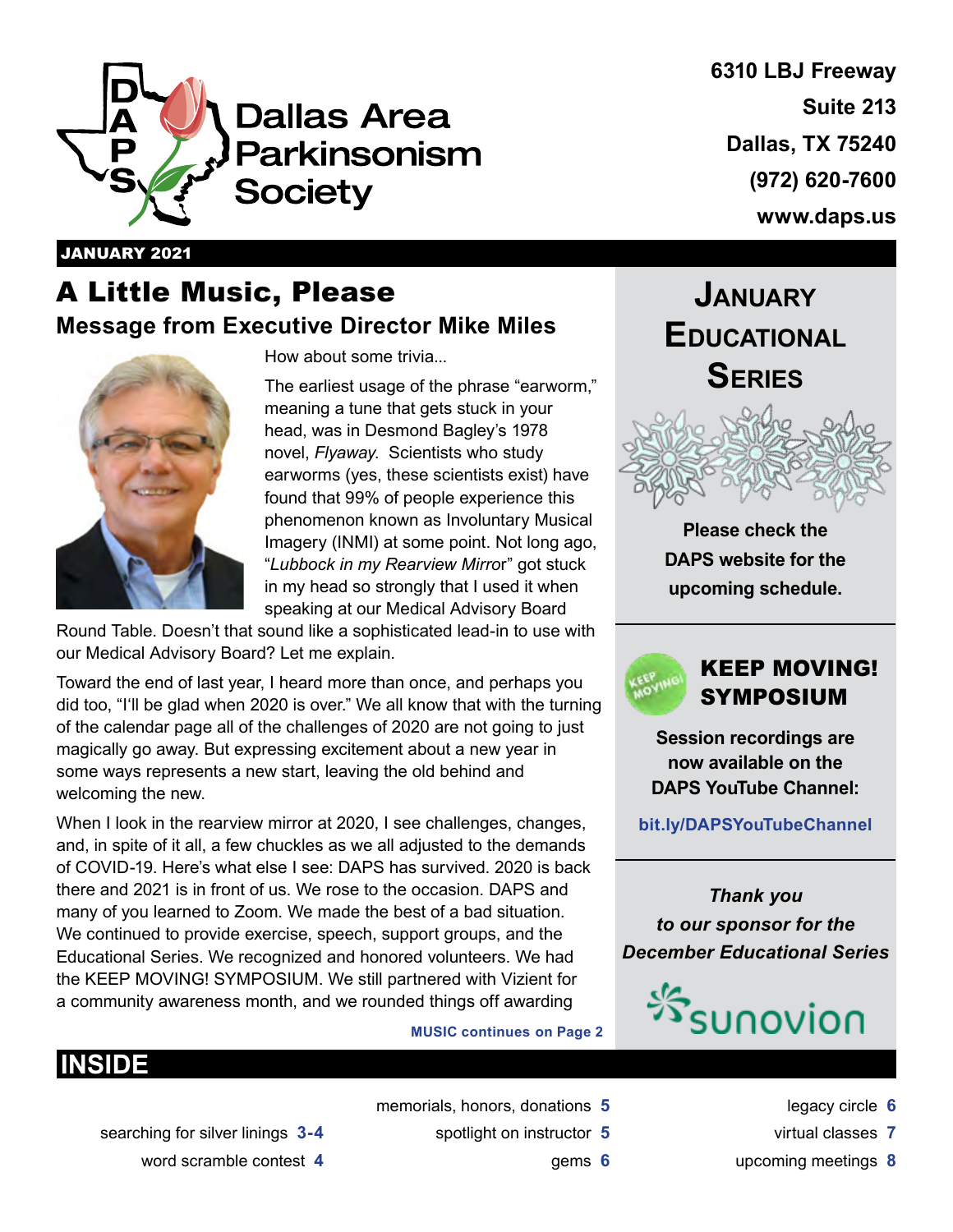<span id="page-1-0"></span>

Dedicated to impacting and improving the lives of those affected by Parkinson's disease

#### **Executive Director**

Mike Miles

### **Board of Directors**

Bentley Foster, President Jo Klein, Vice President Barbara Glass, Secretary Greg Wood, Treasurer

Martha Bonilla Mike Braitsch Jared Caplan Chris Clausen Martha Fiddes Stephen Holman Harold Kellogg Jim Lynch Greg Rector Marcie Salamone Chuck Stewart

### **Advisory Council**

Sarah Atwood Charlene Noe Ben Casey Sandi Pautler Carlie Dorshaw-Moe Joyce Susman Pat Goukler Barbara Taylor Shirley Hand

#### **Medical Advisory Board**

Michael Braitsch, PT, DPT Shilpa Chitnis, M.D., Ph.D. Richard B. Dewey, Jr., M.D. Thomas D. Franklin, Jr., Ph.D. Richard L. Fulbright, Ph.D. Dwight C. German, Ph.D. Aashoo Mentreddi, M.D. Padraig O'Suilleabhain, M.D. Nirav Pavasia, M.D. Alexander Peralta, M.D. R. Malcolm Stewart, M.D. Gary L. Tunell, M.D.

#### **Newsletter**

Jill Dominguez, Managing Editor Pam Michel, Production Editor

#### **DAPS Staff**

Leisha Phipps, Program Director leisha@daps.org

Rebecca Reyes, Office Manager rebecca@daps.org

The DAPS newsletter is published monthly as an information guide only, and does not serve as legal or medical advice.

#### **MUSI[C continued from front page](#page-0-0)**

the Dr. Kenneth H Cooper, MD, MPH Lifetime Achievement Award to Roger Staubauch―not bad for a pandemic year.

But now I turn my eyes away from the rearview mirror and look ahead. We have come a long way and, as I write this, we can look forward to some good things. We still need to be patient and weather this storm. We continue to monitor the status of the virus and listen to the CDC regarding the right timing to begin to gather again. The gatherings will probably look different, with some precautions we have not had to take in the past; but won't it be good to see old friends not through a screen but face to face?

Looking further down the road, we are hopeful to begin having some small group meetings in May and some larger special events in June. We're hoping that by the end of July, we'll be able to gather together again with more opportunities to finish out the last half of the year.

So my earworm this week has been "Here Comes the Sun" by the Beatles, especially these two verses and the chorus:

*Little darling, it's been a long cold lonely winter Little darling, it feels like years since it's been here*

*Little darling, the smile's returning to their faces Little darling, it seems like years since it's been here*

*Here comes the sun, do, dun, do, do Here comes the sun, and I say, It's alright*

So, as I hum about brighter days, I'm looking forward to seeing your smiling faces!

Mihe Miles

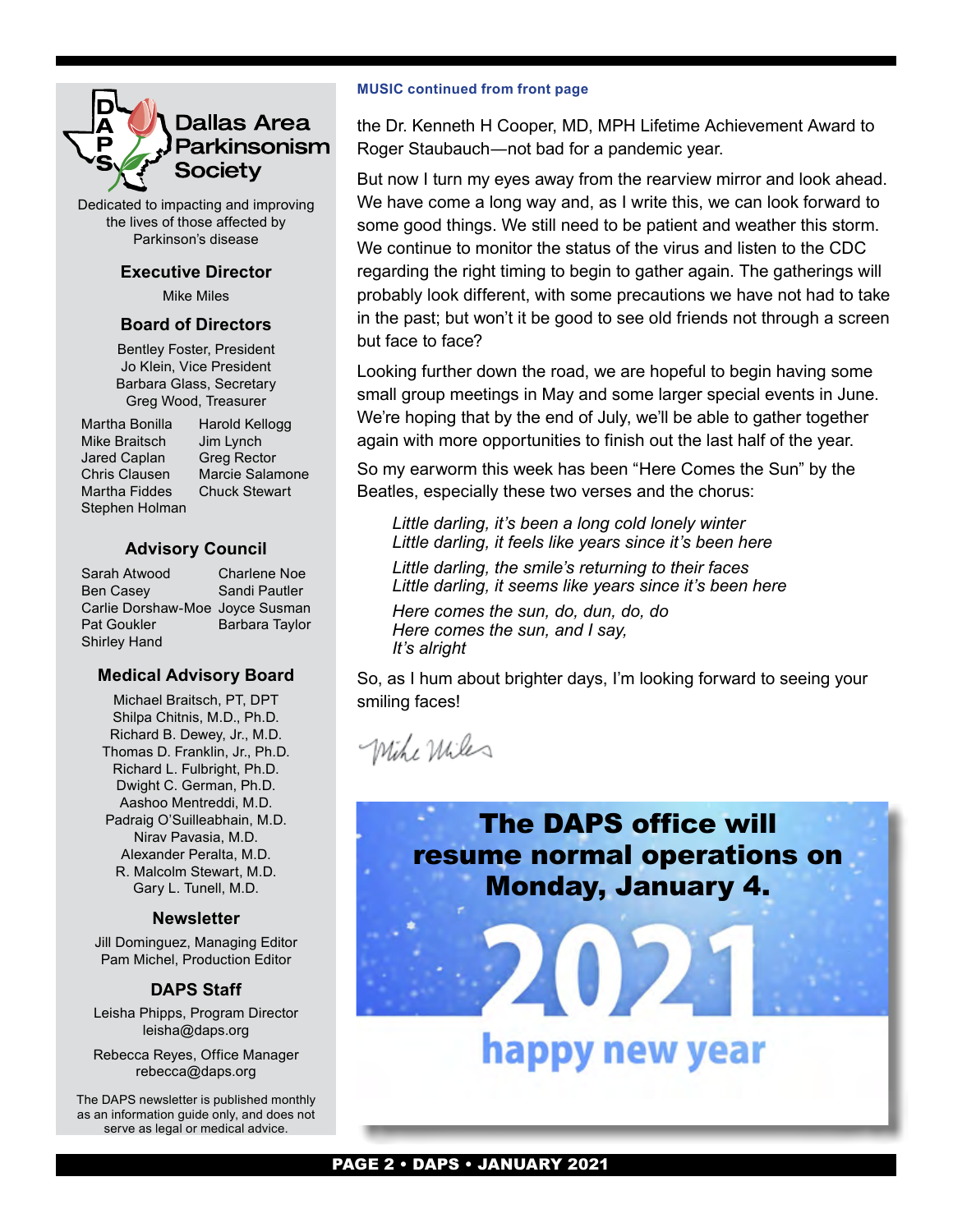# Searching for Silver Linings: How to Stay Positive with Parkinson's

by Emma Lawton

<span id="page-2-0"></span>Since I was diagnosed, I have tried to stay positive. It's often tough to see the good in difficult situations, but I really believe it's got me through the last six years. My body might be getting more angular and awkward every day, but it's my smile people comment on. I get up most mornings full of excitement to see what the day brings, which might seem odd to some people, but positivity is by far the best treatment I have in my arsenal.

Listed below are my 10 tips on how I stay positive.

### **I surround myself with people who are my cheerleaders**

Over the years I've learnt who I need around me and at what times. It's incredibly important to make sure you have an army of people who will build you up when you're struggling. But also try to balance that with people who challenge you as well. Just because we are the ones living with the health condition doesn't mean we are always right when making decisions about it.

# **I regularly push myself out of my comfort zone and try new things**

Because things I've always been good at are harder to do than they once were, it's very tempting to stop trying to do anything. But I find by trying new things I find stuff all the time that I'm surprisingly good at and it feels amazing when I do. If I don't nail it the first time, I either make the decision to try again and see what happens or I just move on.

# **I try not to dwell on the past**

It would be very easy to look back at the past when things were easier and wish that I'd done more. More exercise. More spending time with friends. More work. More fun. But actually I think I do more now than I ever did before and I'm actually pretty content with my life. So by not looking back at the past and thinking of the things I can do rather than things I can't, I feel happier.

### **I practice gratitude**

My friend Sarah is a psychologist and encourages me to meditate and look after my mental health. One of the things she has taught me is to practice gratitude. She suggests coming up with three great things that have happened every day and it really makes you look at the day and try to find silver linings. Even after the worst day there is always something to learn from it that can be seen as a positive.

### **I make an effort to meet other people with Parkinson's who express it the way I want to**

A few months after diagnosis I was encouraged to go to a patient group to meet other people with Parkinson's. I knew they would have had the condition longer than me and I wasn't ready to see my future so I didn't go. I built it up in my head as a massive thing and got really scared about it, deliberately avoiding gatherings with other people with it. One day I felt braver and joined a Google Hangout with other young people with the condition and have never looked back. My friends with Parkinson's are some of the most amazing people I've ever met and I don't know what I'd do without them in my life. They totally understand what I'm going through and help boost my positivity with their own.

### **I wear bright colors**

When I was first diagnosed it was tempting to try and hide away. I felt a lot smaller in my physicality. Like overnight I suddenly occupied a different amount of space in the world. And it was tempting to stay like that, to dress in dark colors and stop worrying about makeup. But I've always loved color, and I realized by wearing a bright jacket or a sequin dress I felt like I was bigger in the world again. Dressed like that I couldn't hide, and this was a good, if not completely uncomfortable for the first few times, thing.

### **I break frustrations down**

Sometimes Parkinson's itself, or the everyday annoyances that come with it, can seem too huge to overcome. That's because they often are. I have found over the years that if I break bigger problems down into chunks they are a lot more manageable.

#### **SILVER LININGS [continues](#page-3-0) on Page 4**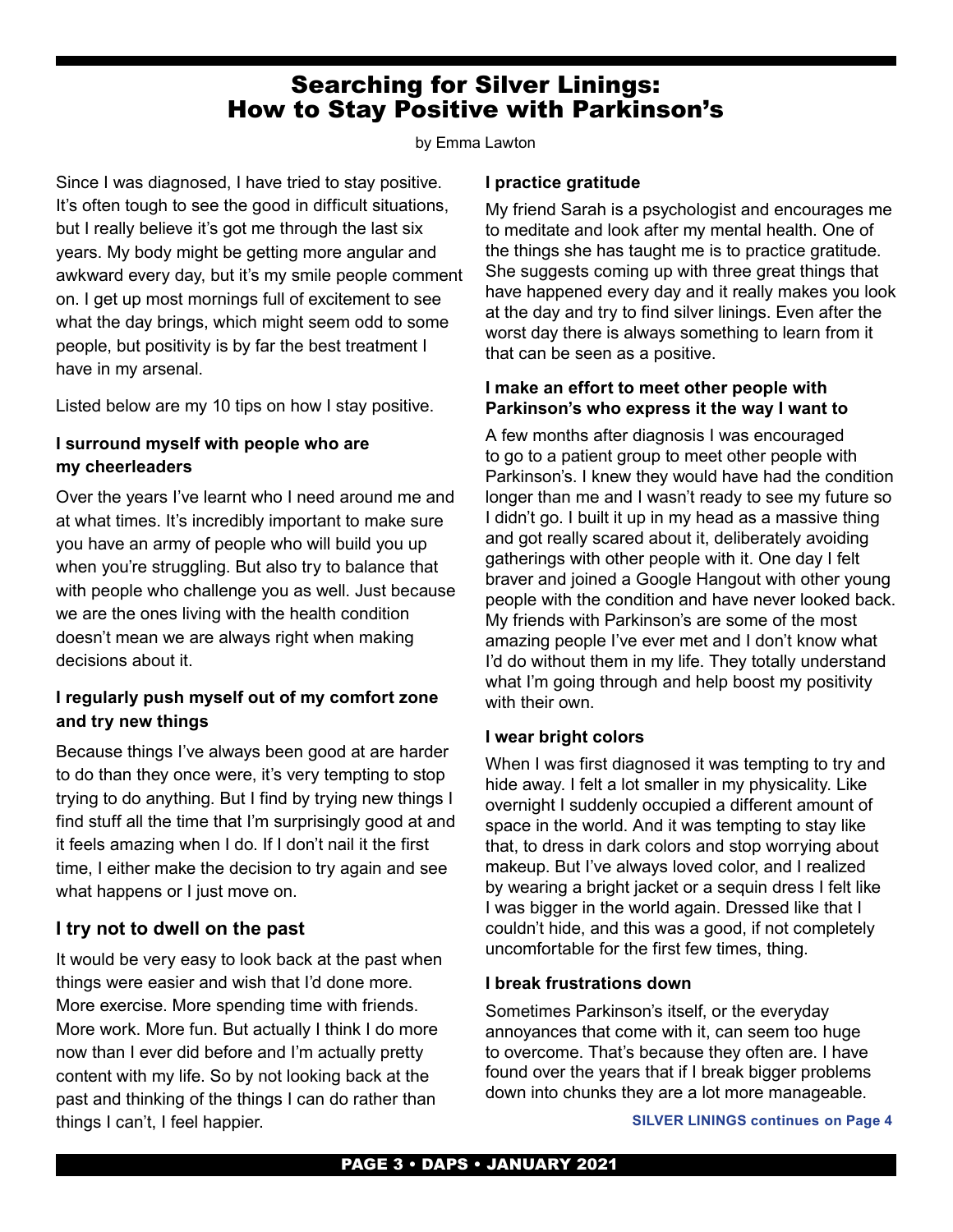#### <span id="page-3-0"></span>**SILVER LININGS continued [from Page](#page-2-0) 3**

For example, getting to work every day might be a big challenge. But if I break it down into steps…

- Leaving the house
- Walking to the bus stop
- Getting on the bus
- Traveling to work
- Getting off the bus
- Walking to my office
- Starting work

…they suddenly seem like things I can fix individually. I can set coping mechanisms for each of them and celebrate them each as small wins.

# **I dance like a fool every morning**

When my alarm goes off, I full-body dance to the playlist for five minutes. How can a bad day start like that? Not only is it fun but it wakes up my sleepy muscles.

# **I don't stress if I can't sleep**

For the last couple of years since I've been living on my own I haven't slept well. I've gotten really good at functioning on a really tiny amount of sleep, and sometimes my Parkinson's behaves better with less rest. I try not to stress too much, choosing to do gentle activities when insomnia kicks in. Rather than lying in bed worrying about it, doing something creative or cleaning the bathroom usually works anything that physically or mentally tires me without being in front of a screen. By not stressing about it and letting the activity make me sleepy rather than frustrated, I tend to wake feeling fairly refreshed in the morning.

### **I allow myself time to be sad and am honest about my emotions**

I think I was perhaps a little over-positive in the early days; it happens to all of us. You get told you have Parkinson's and you think, "It's not that bad. I can pretty much do most things I used to do. Why does everyone make such a fuss?" And then the symptoms start getting steadily worse and the penny drops: Ahhh—THIS is Parkinson's. This is hard.

So nowadays I make sure—whether I'm talking to a friend or giving a lecture on a stage in front of 500 people—I'm telling it like it is, with my sunny slant, to help others to understand. Or, as I like to call it, "positive realism."

# *Printed with permission*

**[https://parkinsonsdisease.net/living/](https://parkinsonsdisease.net/living/silver-linings/?via=recommend-reading) [silver-linings/?via=recommend-reading](https://parkinsonsdisease.net/living/silver-linings/?via=recommend-reading)**

# *About the Author*

*Emma Lawton was diagnosed with Parkinson's at the age of 29. Making it her mission to raise awareness about the condition and continue her life as she planned, Emma campaigns and shares her story on social media, published her own book on dealing with Parkinson's, and recently video blogged her life for 365 days. For more information, visit:* **[https://parkinsonsdisease.net/](https://parkinsonsdisease.net/community-advocates/emma-lawton/) [community-advocates/emma-lawton/](https://parkinsonsdisease.net/community-advocates/emma-lawton/)**

# **WORD SCRAMBLE CONTEST**

**We know that exercising at least 3 times a week is critical to our health and in managing PD well. Unscramble these types of exercise that you might consider incorporating into your exercise schedule. Be the first to submit correct answers at daps@daps.org and win a \$25 gift card!**

| <b>ONFIGLG</b> | <u>and the state of the state of the state of the state of the state of the state of the state of the state of the state of the state of the state of the state of the state of the state of the state of the state of the state</u> | <b>WAGNILK</b>  | <u> 1989 - Johann Stein, mars an de France</u>                                                                  |
|----------------|--------------------------------------------------------------------------------------------------------------------------------------------------------------------------------------------------------------------------------------|-----------------|-----------------------------------------------------------------------------------------------------------------|
| <b>AGOY</b>    | <u> 1989 - Johann Stone, mars et al. (</u>                                                                                                                                                                                           | <b>AIT HIC</b>  | the control of the control of the control of the control of the control of                                      |
| <b>DECNA</b>   | <u> 1989 - Johann Stein, mars an t-Amerikaansk kommunister (</u>                                                                                                                                                                     | <b>IGNIMWSM</b> | <u> 1990 - John Marie Barn, mars französischer Karl (</u>                                                       |
| <b>PSLEATI</b> | <u> 1990 - Johann Barn, mars ann an t-Alban ann an t-Alban ann an t-Alban ann an t-Alban ann an t-Alban ann an t-Alban ann an t-Alban ann an t-Alban ann an t-Alban ann an t-Alban ann an t-Alban ann an t-Alban ann an t-Alban </u> | <b>CILCNGY</b>  | <u> 1980 - Jan Stein Stein, fransk politik (</u>                                                                |
| <b>OXBGIN</b>  | <u> 1999 - Johann Barbara, martxa al</u>                                                                                                                                                                                             | <b>GIKNHI</b>   | and the state of the state of the state of the state of the state of the state of the state of the state of the |

# PAGE 4 • DAPS • JANUARY 2021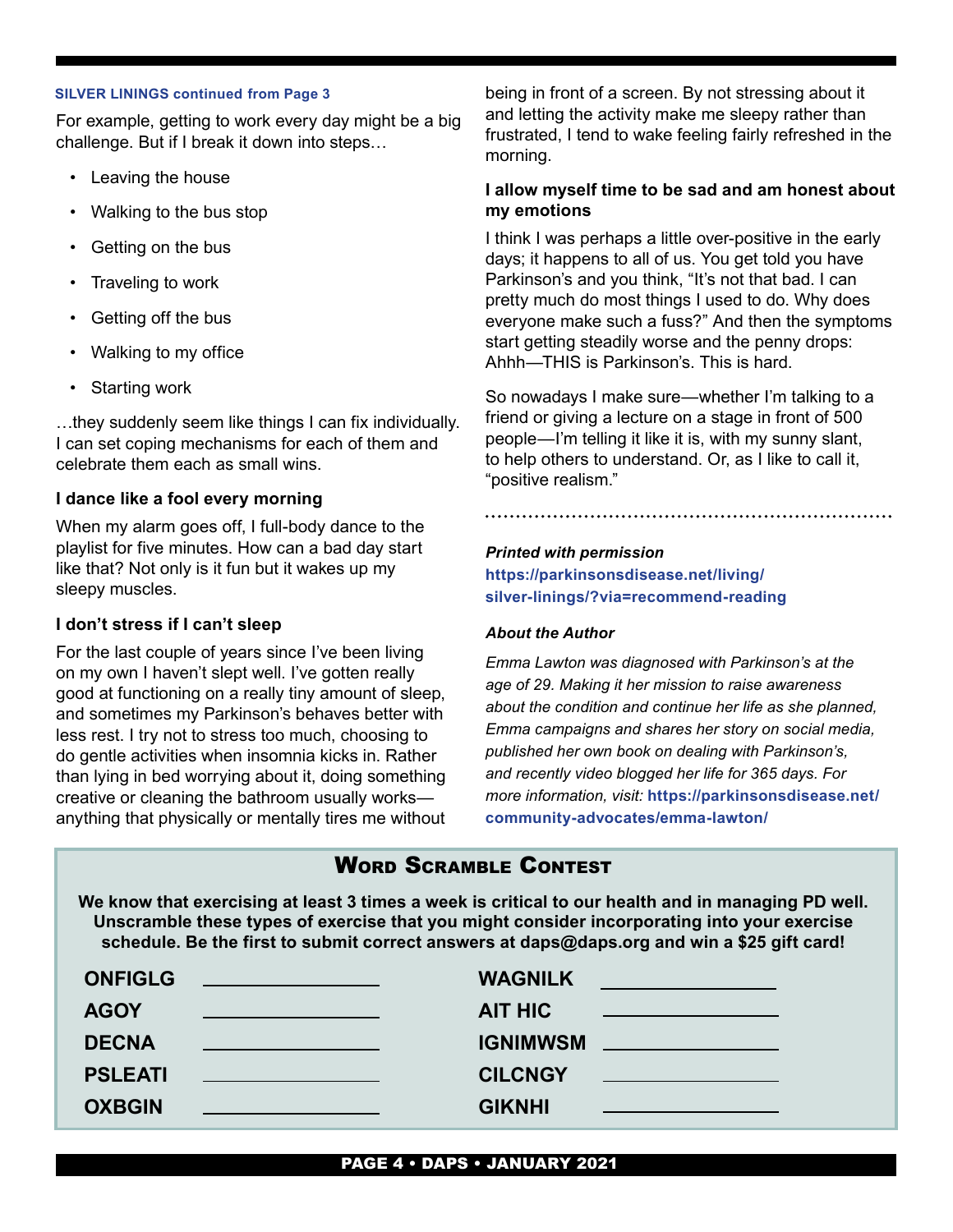# Memorials • Honors • Donations

November 2020

**In memory of Frederick Joseph Berling**

From: The Sappingtons

<span id="page-4-0"></span>\*\*\*\*\*

**In memory of Bruce Doty** From: Linda W. Davidsohn

# **In memory of Jerry Don Tidmore**

From: Ed & Pat Arnold

### **In memory of Doyle Wayne Traylor**

From: Court Bradley Eva Grace & Earl Ladd Fred Neary Jeannine Sakal

### **In memory of Bob Vlach**

From: Jerry & Sue Ragsdale Dee Ann Staley

### **Facebook Fundraisers**

From: Diane Balogh Rodic Suzanne Burke Kelley Charlton

Leigh Ann Hall Julie Hatcher Liz Homan Sara Kinney Linda Knox Michael McGiboney Mandy Melton Parrish John Rodio Doug Sappington Scott Spencer Terri Wilson Sherry Woodcock

\*\*\*\*

### **Donations to DAPS**

From: John Bennett Maureen Brunnler Allan & Kerry Gillan June Mohn Joanna Smith AmazonSmile Foundation BusySeed Liberty Mutual Insurance **Microsoft** Nordstrom United Way of Metropolitan Dallas

# **Spotlight on DAPS Instructor...**



Tammy has been teaching Movement Therapy since 2007 and classes at DAPS since 2013. She is an exercise and speech instructor at several DAPS locations including Preston Hollow United Methodist Church, South Garland Baptist Church, Lake Point Church in East Dallas, and Arapaho United Methodist Church in Richardson. Tammy received her Move. Laugh. Connect. (MLC) certification and also leads the MLC classes at Belmont Village Turtle Creek. Tammy leads four Zoom classes for DAPS weekly, where you will usually have the chance to exercise with her and her pup, Poppy. When she is not teaching DAPS or yoga classes, you can find her strumming her banjo around Dallas. And if you're lucky, she might even bring some live music to one of her Zoom classes!

PAGE 5 • DAPS • JANUARY 2021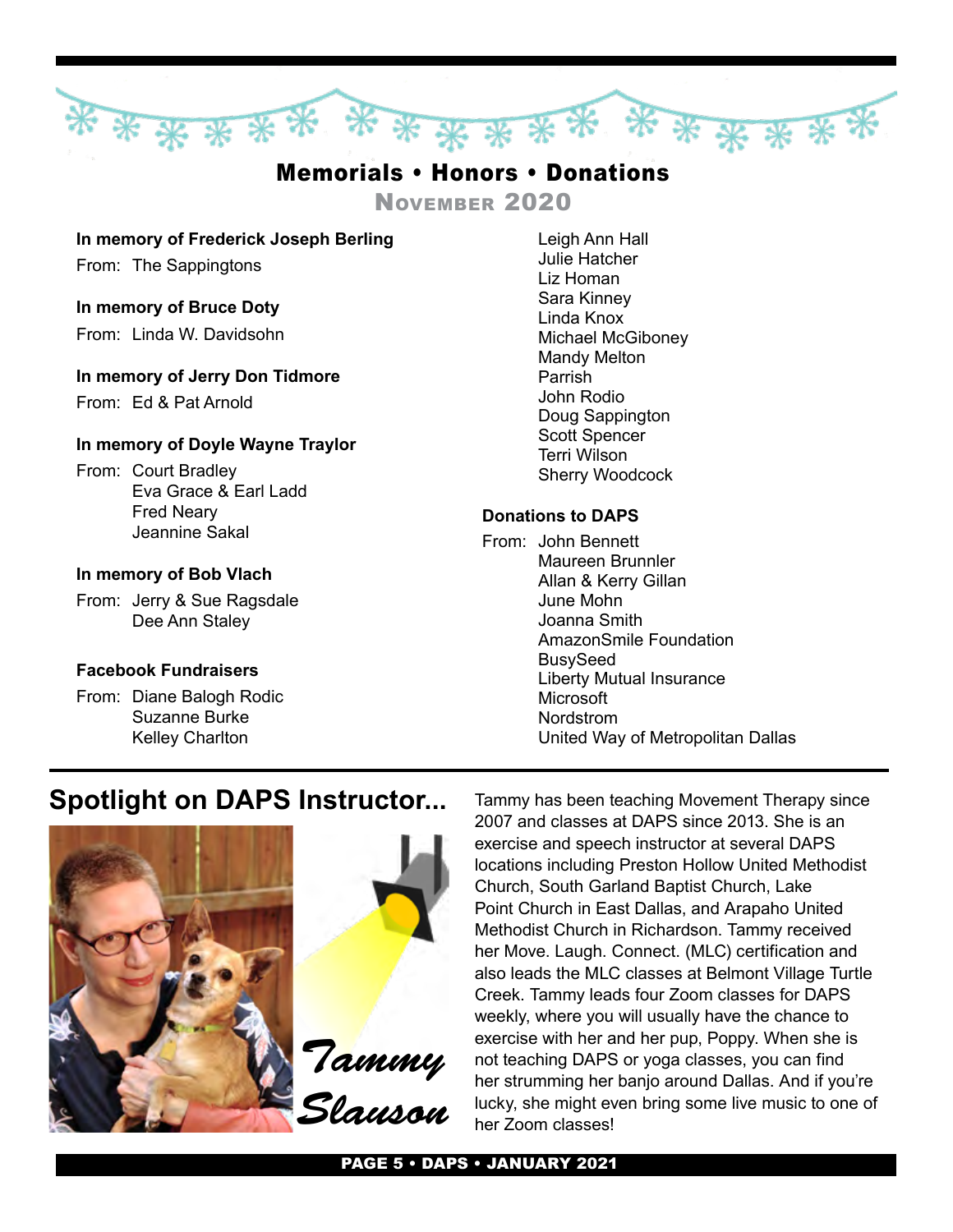<span id="page-5-0"></span>

**GEMs are donors who Give Every Month. Our GEMs are very valuable! [Click here to sign up on](https://daps.us/civicrm/contribute/transact?reset=1&id=8)  [the DAPS website.](https://daps.us/civicrm/contribute/transact?reset=1&id=8)**

**Anonymous** Sarah Atwood Laura Boyle Shirley Brouillette Scott Buzzell John & Wanda Call Larry Christensen Mitzi Clark Christian Clausen Bruce & Janiece Crozier Kim Dague John Davis Christine Dobson Richard & Rita Doelling Raul & Jill Dominguez Betty Dorsey Carlie Dorshaw-Moe Katie & Manford **Edgington** Bentley & Iris Foster William & Karen George Bruce Gibbs Barbara Glass Barry & Pat Goukler Ann Heidger Steven Holman Margery Hunter Michael Jones Geri & Harold Kellogg Jo & Bert Klein Leon & Marilyn Levin Scott MacPherson Glen & Frances Main

John Marty Chip & Ginny Melara Pam & Matt Michel Donna Miles Mike Miles Bobbi & John Myers Rod Myers Susan Norvell Tom & Cecilia Pajda Leisha Phipps Fred Ransdell John Rapier Greg Rector Marguerite Riccardi David & Beverly Rivers Yolanda Russell Salvatore & Marcie **Salamone** Adana & Samuel Sanford Nancy Scaramella Charles Schlinke Shelby Smith Jim Struble Joyce Susman Dr. Chad Swank Linda & Mike Swanson Randy Visser John & Ruth Walker Carole Ann Watson Michele White Diana Winkelmann Sharon & Greg Wood

# Clarice and Brook Dougherty Legacy Circle

For decades Dallas Area Parkinsonism Society has benefited from the generosity of people who remembered this important organization in their estate planning. By supporting DAPS in this way, you will join others as part of our Clarice and Brook Dougherty Legacy Circle. Besides naming DAPS as a beneficiary in your will, here are some other ways you might include a gift in your plans.

**1. Ask your heirs to give a gift to us in your memory.** 

Perhaps you already have your plans the way you want them and you don't want to revise your will. If you are leaving most of your assets to your children, grandchildren, a few close friends, etc., you could arrange with one or more of them to donate a small portion of their inheritance to us in your memory. They would get an income tax deduction for the gift when they make it, reducing the cost to them.

**2. Name our organization as one of the beneficiaries of whatever remains in your IRA or retirement plan.**

Changing the beneficiary of an IRA is not difficult to do. Simply request a change of beneficiary form from the company managing the plan and follow the instructions.

- **3. Arrange for the remainder in a savings or stock account to go to our organization.** It is possible to rename a bank savings account in such a way that at your death whatever remains in the account passes automatically to us. Speak with your broker and say you want to rename the account in such a way that anything in the account at your death automatically becomes the property of our organization.
- **4. Make our organization a beneficiary of a life insurance policy you already own.** If you have life insurance you have probably named your spouse, children or other relative as the beneficiary. We are not suggesting that you change that, just that you include us as well.

For more information call us at 972-620-7600 or email us through our Contact Us page.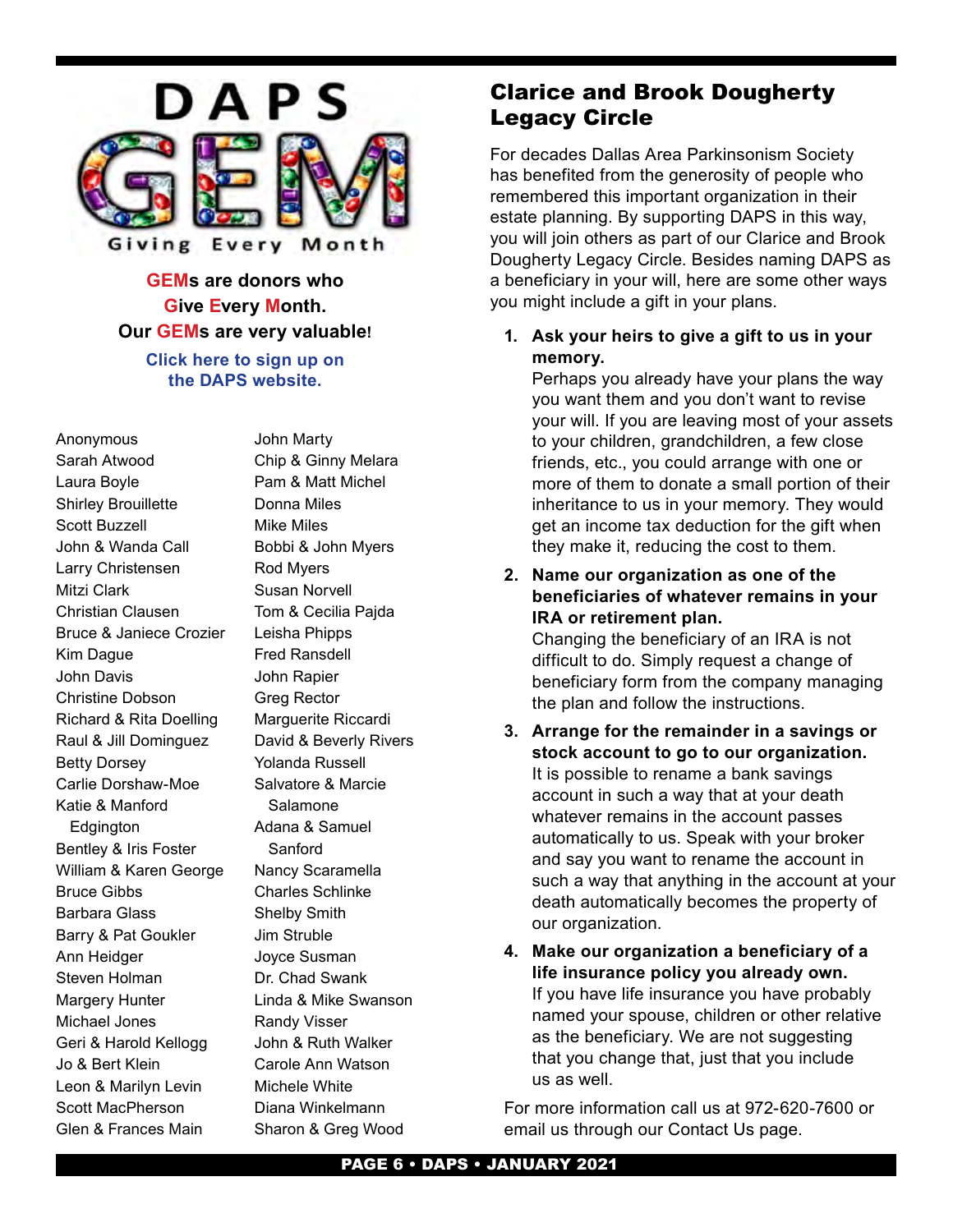# Virtual Classes

<span id="page-6-0"></span>

# **Zoom with DAPS to kick off 2021!**

Research from the Parkinson's Foundation *Parkinson's Outcomes Project*, the largest-ever clinical study of Parkinson's, suggests that people with PD should do at least 2.5 hours of exercise a week for a better quality of life.

If boredom is getting the best of you, consider trying one of our Zoom classes offered 7 days a week. We understand that technology can be frustrating and intimidating, and we are here to help you stay active and connected. We can help you get set up and ready to Zoom!

Join us for recorded EXERCISE class any time at **<https://bit.ly/DAPSYouTubeChannel>**.

# *Below are the LIVE CLASSES DAPS is offering each week via Zoom.*

You can join our live exercise, speech, and support groups by contacting us at **daps@daps.org** for login details.

**If you are interested in joining a DAPS class virtually for the first time, please be aware that response times to receive login information are generally during office hours: Monday – Thursday, 9:00 am–2:00 pm.**

**MONDAYS** *All times are Central Standard Time*

9:45 am *EXERCISE* with Angie

10:45 am *SUPPORT GROUP* with Carol

1:00 pm *SPEECH* with Danielle

4:00 pm *GENTLE YOGA* with Amanda

# **TUESDAYS**

9:00 am *SPEECH* with Pat

10:00 am *EXERCISE* with Diana

11:30 am *SPEECH* with Lynn

2:00 pm *DANCE* with Misty (For login details, contact Misty at **danceforpd.dallas[@gmail.com](mailto:mowensdance%40gmail.com?subject=T/Th%20Virtual%20Dance)**)

# **WEDNESDAYS**

9:45 am *EXERCISE* with Barb

11:00 am *SPEECH* with Lynn

12:30 pm *EXERCISE* with Tammy

# **THURSDAYS**

10:00 am *EXERCISE* with Amanda

2:00 pm *SPEECH* with Pat

2:00 pm *DANCE* with Misty

(For login details, contact Misty at

**danceforpd.dallas[@gmail.com](mailto:mowensdance%40gmail.com?subject=T/Th%20Virtual%20Dance)**)

### **FRIDAYS**

9:45 am *EXERCISE* with Barb

12:30 pm *EXERCISE* with Tammy

# **SATURDAYS**

1:00 pm *EXERCISE* with Tammy

# **SUNDAYS**

1:00 pm *EXERCISE* with Jonathan

2:30 pm *EXERCISE* with Tammy



**Tribe Wellness Group Classes** (boxing, tai chi, and yoga groups) are available every day online with **discounted pricing for DAPS members**. See the full class calendar at **[www.tribewellness.org/calendar](https://www.tribewellness.org/calendar)**. For more information, please contact **[tribewellnessllc@gmail.com](mailto:tribewellnessllc%40gmail.com?subject=)**.

# PAGE 7 • DAPS • JANUARY 2021